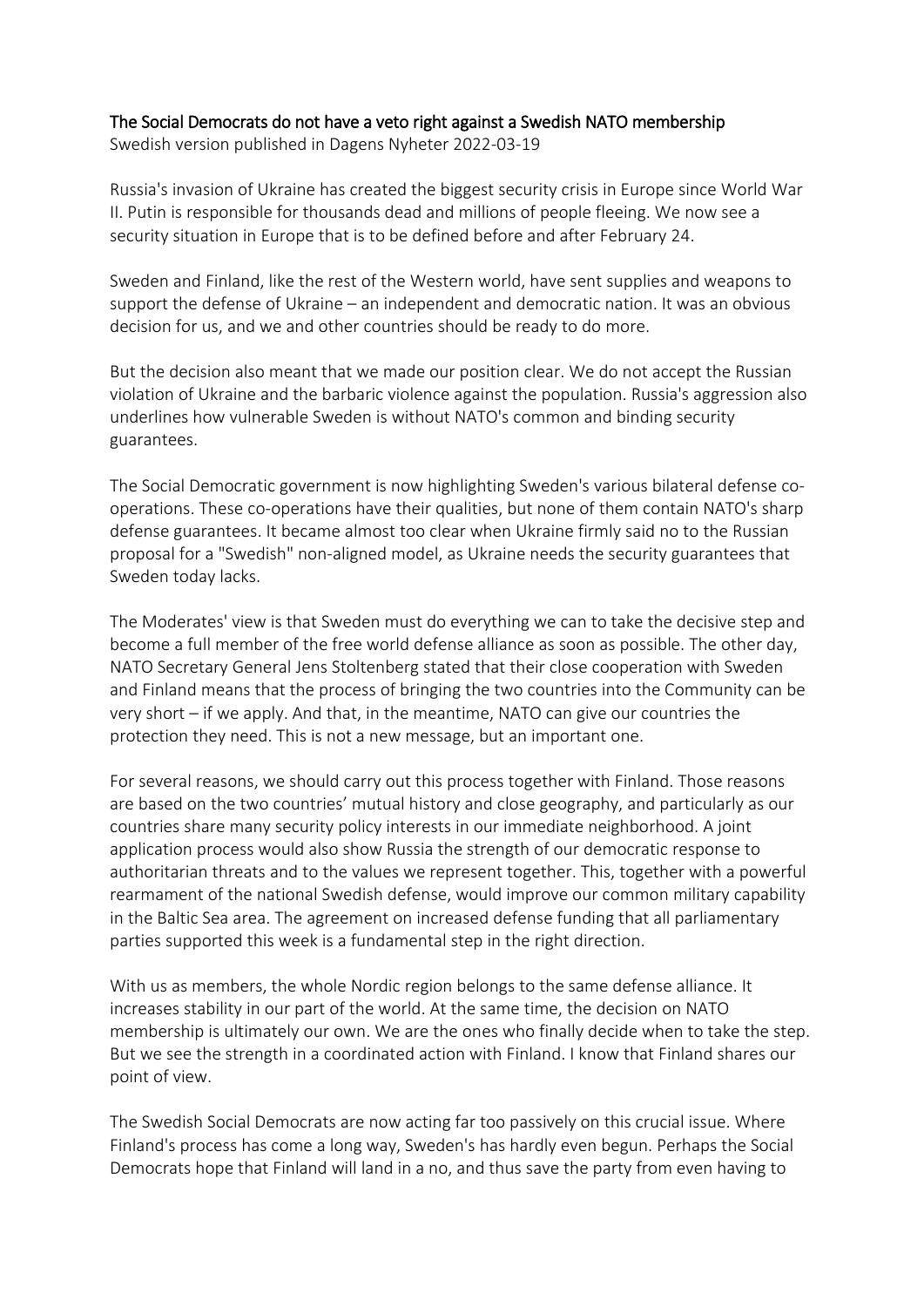answer the question. Many Social Democrats are still stuck in old notions from the days of the Cold War and neutrality, which they find strangely difficult to leave behind. One can understand that it takes time for parties to get out of old opinions. But we do not have time. It is time for action. A clear political leadership with Sweden's interests at the center is what is required.

Unfortunately, we have seen little of that thus far. Magdalena Anderson's speech regarding a NATO-membership as a "destabilizing" risk will in an unfortunate way restrict both Sweden's and Finland's freedom of action. It might also give Finland the completely wrong impression that Sweden is not to be counted upon.

After the Russian invasion of Ukraine, the Moderate party demanded that Sweden must make a new analysis based on the dramatically changed security situation. A parliamentary group was finally set up with the mandate to do so. That is positive and could open an opportunity for several parties to reconsider their previous positions.

Meanwhile the war continues and becomes more violent. In Moscow, Vladimir Putin is isolated, facing severe financial restrictions following the war. This means that the risk of desperate action on his part increases. On our part, this accelerates the need for a carefully prepared and well-thought-out process for a Swedish membership, so that it can be pursued purposefully and at a high pace once the application has been submitted.

Right now, no one can say exactly when that may happen. But a concrete timetable is part of the preparation and should be decided in dialogue with NATO. A reasonable and realistic hypothesis to work towards, is the submission of a formal application in connection with the large NATO meeting in Madrid, which will be held at the end of June this year.

My aim is to reach a broad and "cross-party" agreement on this issue. But if a NATO application were to be blocked by the Social Democrats, while Finland takes further steps towards a membership, we will end up in a new situation. Then the question will depend on what government takes office after the next election in Sweden.

The Moderates are ready to lead Sweden into NATO together with other parties, and we are now preparing for that task in detail. We will appoint our own office in the Swedish Parliament, which, together with external foreign and security policy expertise, will prepare everything that will be required for an application. The office will support our work within the parliamentary committee, so that that process is as constructive as possible. And we will have a very close contact with Finland and other important NATO countries.

Sweden would benefit from a broad consensus on these issues. The government I will lead will submit a NATO application if there is a majority for a membership in the Swedish Parliament after the next election. The Social democrats no longer have a veto on this issue. And they, together with the Green Party and the Left, cannot be given the exclusive right to formulate Swedish security policy given the new era that we are entering.

A government is expected to represent its country's security policy position. However, the present position of the current minority government, where the door to NATO membership